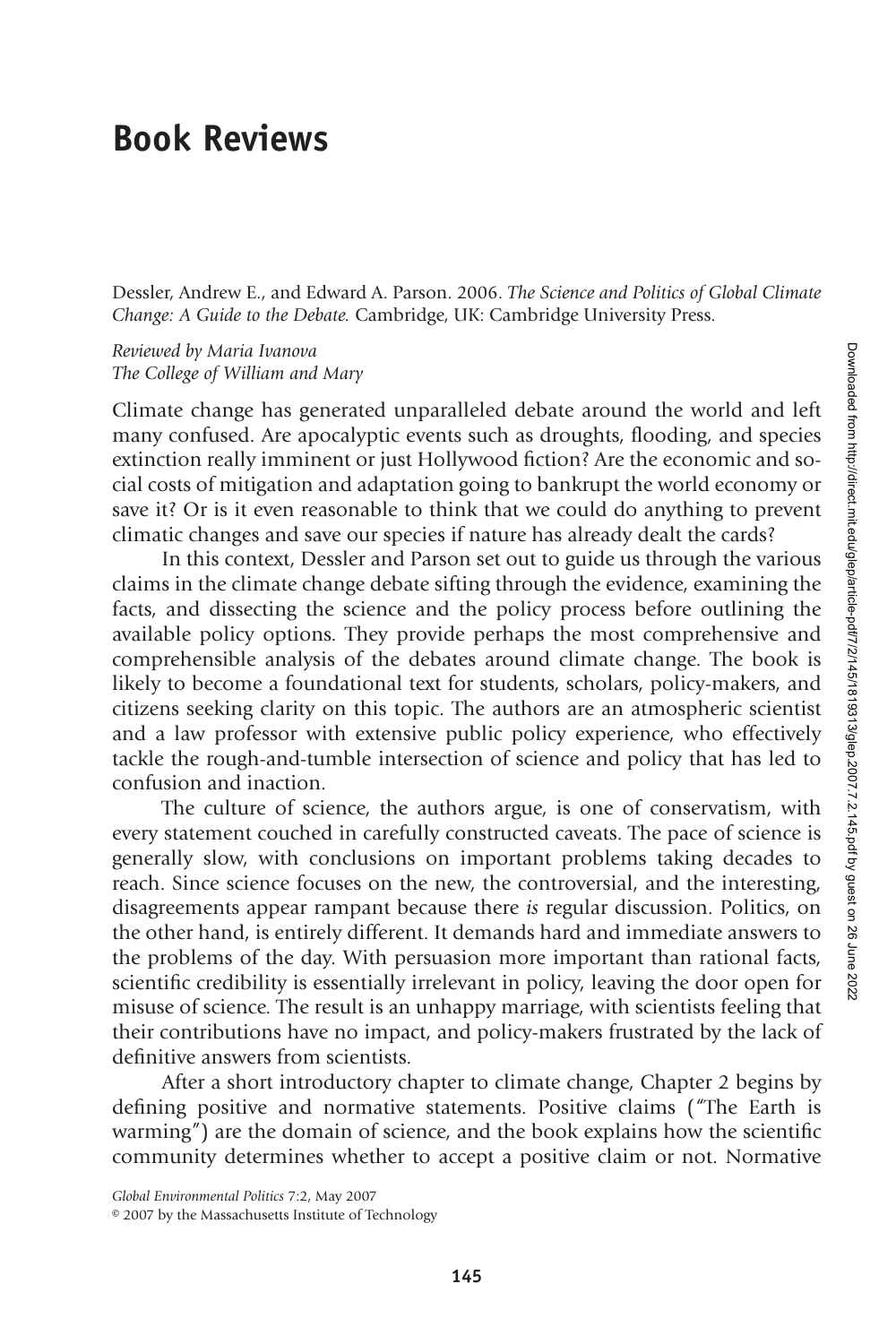claims ("We should take action to stop the warming"), on the other hand, are not amenable to the methods of science. Rather, these value-based claims are resolved through political debate. The book describes the strong incentives for policy-makers to use and misuse science, as well as how scientific assessments have been successfully used to manage the science-policy interface.

The scientific evidence for climate change is presented in Chapter 3, which focuses on answers to the following questions: is the Earth warming (yes), are humans to blame (likely yes), what warming do we expect in the future (possibly severe), and what are the impacts on the environment (wide ranging and possibly disastrous)? The authors present evidence from the surface thermometer record, glacier record, sea level, sea ice, sub-surface ocean temperatures, satellite temperature measurements and climate proxies (tree rings, ice cores, corals, ocean sediments, boreholes, combined proxy climate record). They outline the areas of agreement in the scientific community and issues where our understanding is weak.

Potential impacts of climate change on human civilization are addressed in Chapter 4, which also describes the available policy options: adaptation, mitigation, and geoengineering. The discussion includes an important section about the factors that determine emissions—population, wealth, and technology—and the argument that technological development is the politically acceptable way to reduce emissions. The authors then address the cost of greenhouse gas emission reduction, one of the common criticisms of action. They compare the costs of mitigation and adaptation and attempt to develop a balance between the two when offering options for how to structure greenhouse gas reduction policies at both the national and international level. Along the way, they discuss the economics of climate change impacts, carbon taxes, and cap-and-trade systems.

The final chapter starts off with a discussion of the present-day gridlock in the debate over what to do about global warming. It dissects many of the commonly made arguments, showing where they are valid and where they are not. In the final section of the book, the authors explicitly put forward their own opinion about what we should do about climate change, with an eye toward breaking the present-day deadlock.

The scholarly value of *The Science and Politics of Global Climate Change* is indisputable. Dessler and Parson independently possess significant authority on both the science and the politics of climate change. Their treatment of the subject illustrates the complexity of the problem with remarkable ease and clarity. By juxtaposing the scientific and the political processes, they enrich the aca-demic literature which has traditionally separated the two and open up new avenues for exploring policy solutions. It can serve as a bridge between academic fields and a tool for substantive and meaningful dialogue. Scientists will find value in the discussion of how their work is used by policy-makers. Those knowledgeable about the politics of climate change will find value in the discussion of the science.